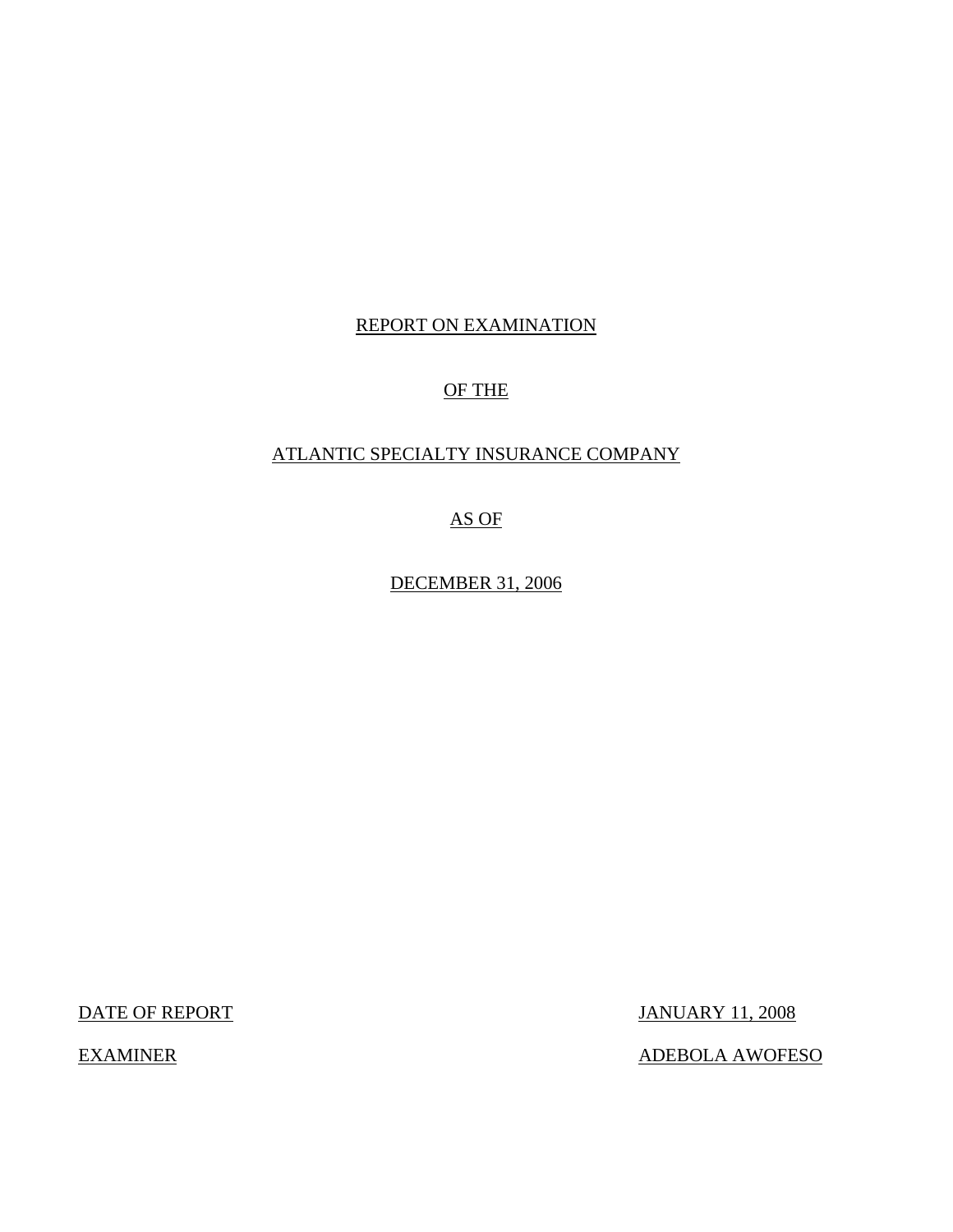# TABLE OF CONTENTS

## ITEM NO. PAGE NO.

| 1  | Scope of examination                                                                                                                                             | 3                            |
|----|------------------------------------------------------------------------------------------------------------------------------------------------------------------|------------------------------|
| 2. | Description of Company                                                                                                                                           | 3                            |
|    | A. Management<br>B. Territory and plan of operation<br>C. Reinsurance<br>D. Holding company system<br>E. Significant operating ratios<br>F. Accounts and records | 4<br>5<br>7<br>8<br>11<br>11 |
| 3. | <b>Financial statements</b>                                                                                                                                      | 13                           |
|    | A. Balance sheet<br>B. Underwriting and investment exhibit                                                                                                       | 13<br>15                     |
| 4. | Losses and loss adjustment expenses                                                                                                                              | 16                           |
| 5. | Market conduct activities                                                                                                                                        | 16                           |
| 6. | Compliance with prior report on examination                                                                                                                      | 17                           |
| 7. | Summary of comments and recommendations                                                                                                                          | 17                           |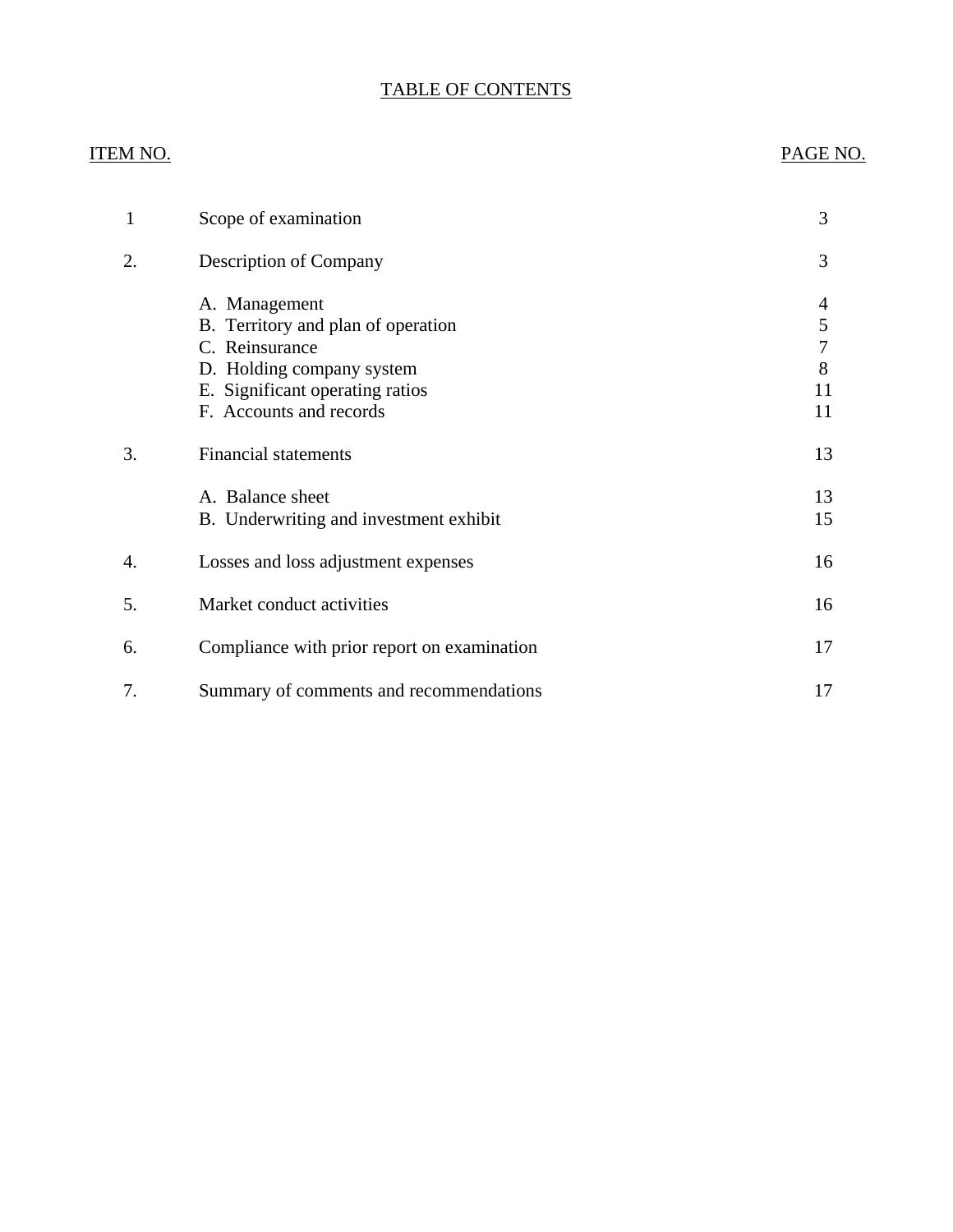

STATE OF NEW YORK INSURANCE DEPARTMENT 25 BEAVER STREET NEW YORK, NEW YORK 10004

January 11, 2008

Honorable Eric R. Dinallo Superintendent of Insurance Albany, New York 12257

Sir:

Pursuant to the requirements of the New York Insurance Law, and in compliance with the instructions contained in Appointment Number 22647 dated May 10, 2007 attached hereto, I have made an examination into the condition and affairs of Atlantic Specialty Insurance Company as of December 31, 2006, and submit the following report thereon.

Wherever the designation "the Company" appears herein without qualification, it should be understood to indicate Atlantic Specialty Insurance Company.

Wherever the designation "OneBeacon" appears in this report, it should be understood to mean OneBeacon Insurance Company.

Wherever the designation "OneBeacon Insurance Group" appears in this report, it should be understood to mean the property and casualty insurance subsidiaries owned by OneBeacon Insurance Group LLC, an insurance holding company domiciled in the State of Delaware.

Wherever the designation "OneBeacon Pool" appears in this report, it should be understood to mean the OneBeacon Insurance Group Pool, a pool comprised of nine affiliated insurance companies whose combined underwriting results are shared among the members. The pool participants are set forth in item 2C herein.

Wherever the designation "WMIG" appears in this report, it should be understood to mean the White Mountains Insurance Group, Ltd., a Bermuda holding company.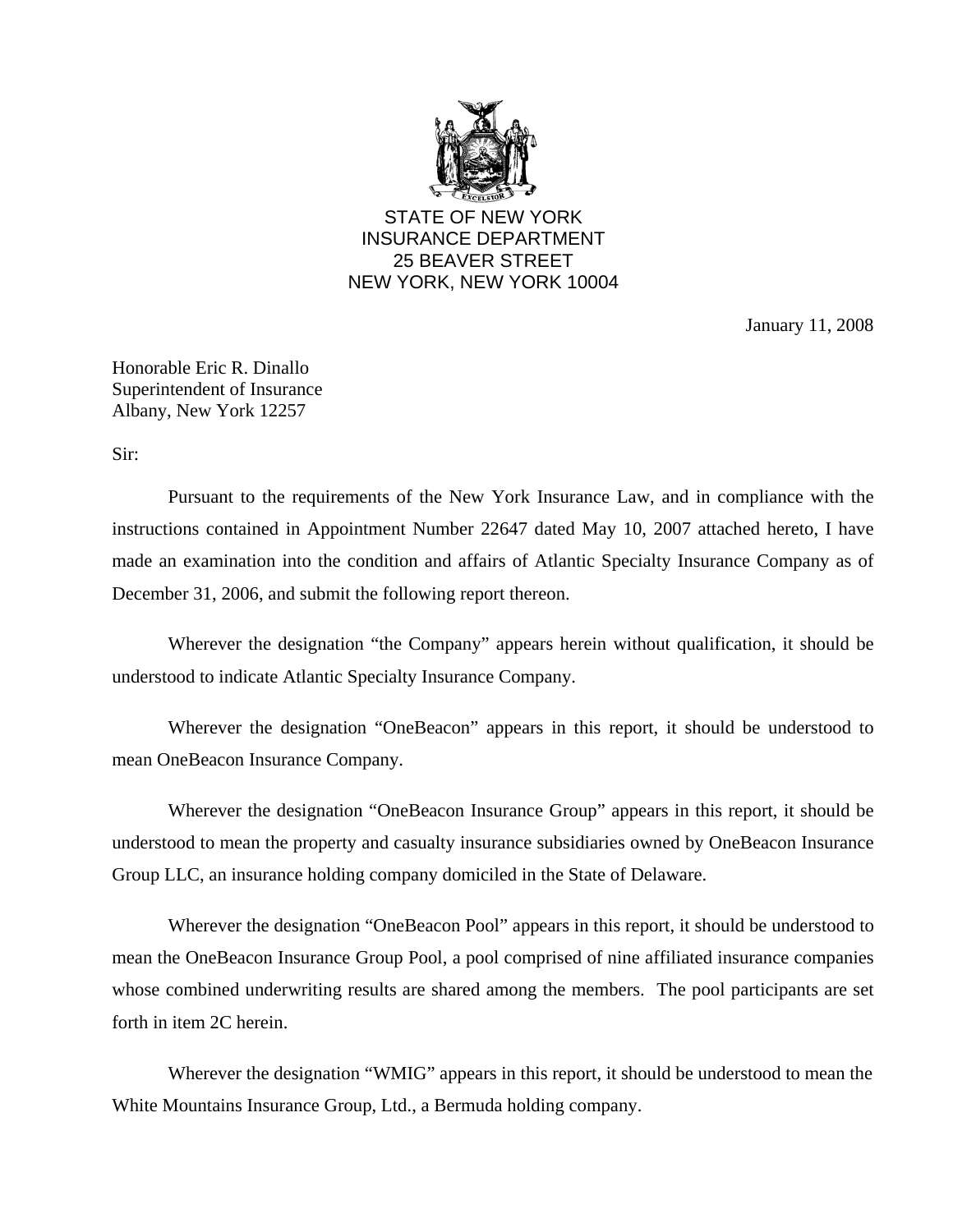Wherever the designation "Department" appears herein without qualification, it should be understood to mean the New York Insurance Department.

The examination was conducted at the Company's administrative offices located at One Beacon Lane, Canton, MA 02021.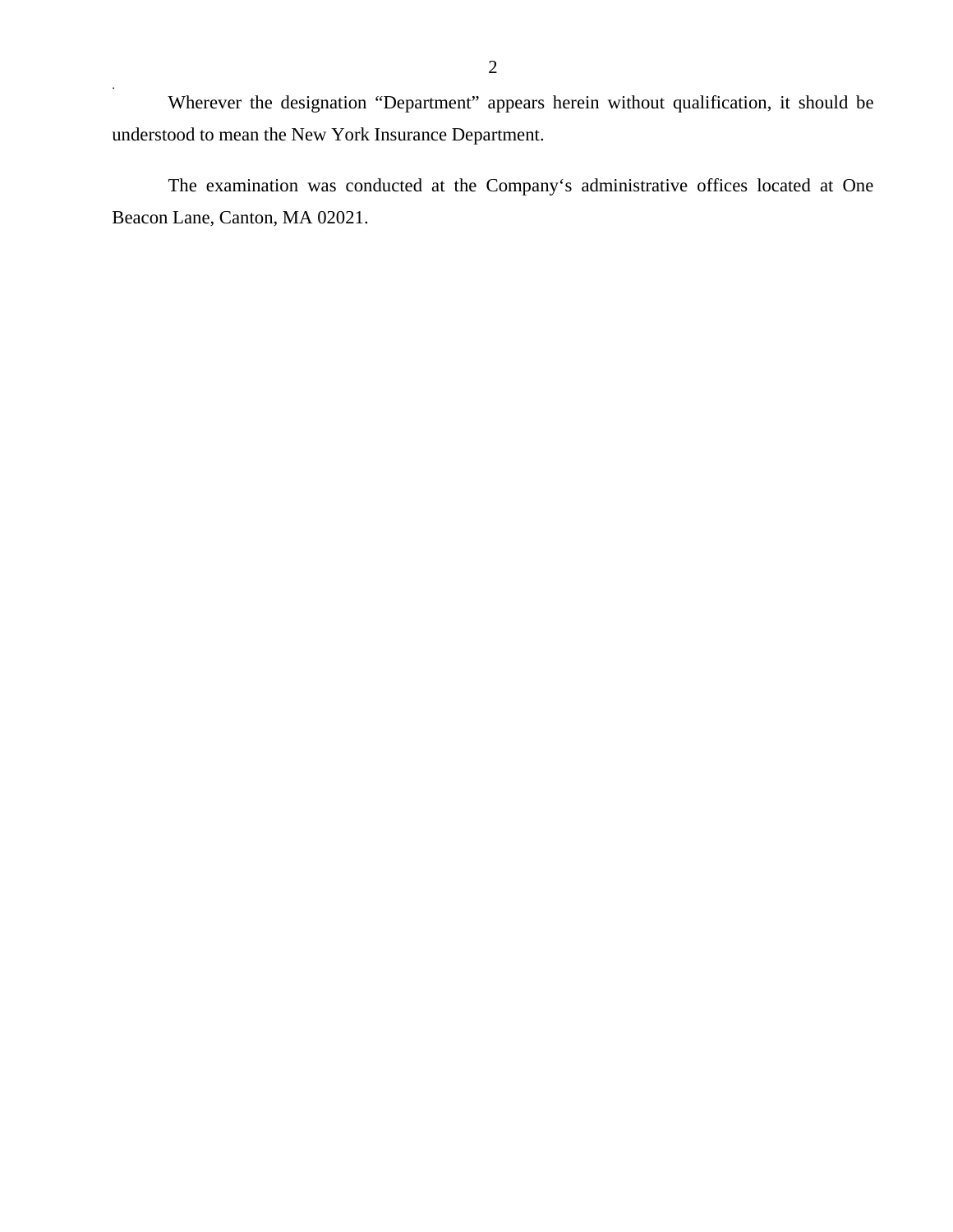#### 1. **SCOPE OF EXAMINATION**

<span id="page-4-0"></span>.

The previous examination was conducted as of December 31, 2001. This examination covered the five year period from January 1, 2002 through December 31, 2006. Transactions occurring subsequent to this period were reviewed where deemed appropriate by the examiner.

The current examination was organized, planned, and conducted based upon the application of the risk surveillance approach in accordance with the guidelines and procedures established in the Financial Condition Examiners Handbook of the National Association of Insurance Commissioners ("NAIC"). To the extent considered appropriate, work performed by the Company's independent certified public accountants ("CPA") and the Sarbanes Oxley documentation were considered. A review also made of the following items as called for in the Financial Condition Examiners Handbook of the NAIC:

> History of Company Management and control Corporate records Territory and plan of operation Business in force by states Loss experience Reinsurance Accounts and records Financial statements

A review was also made to ascertain what action was taken by the Company with regard to comments and recommendations contained in the prior report on examination.

This report on examination is confined to financial statements and comments on those matters, which involve departures from laws, regulations or rules, or which are deemed to require explanation or description.

#### **2. DESCRIPTION OF COMPANY**

The Company was incorporated on June 27, 1986, as the Atlantic Reinsurance Company under the laws of the State of New York. The Company was organized by Atlantic Mutual Insurance Company ("Atlantic Mutual") as a wholly-owned subsidiary. It commenced business on December 24, 1986, with capital of \$1,500,000 consisting of 150,000 shares of common stock with a par value of \$10 per share and a gross paid in surplus of \$6,000,000. The Company discontinued operations in 1993. On December 16, 1994, Atlantic Mutual contributed \$5,000,000 as paid in surplus to Atlantic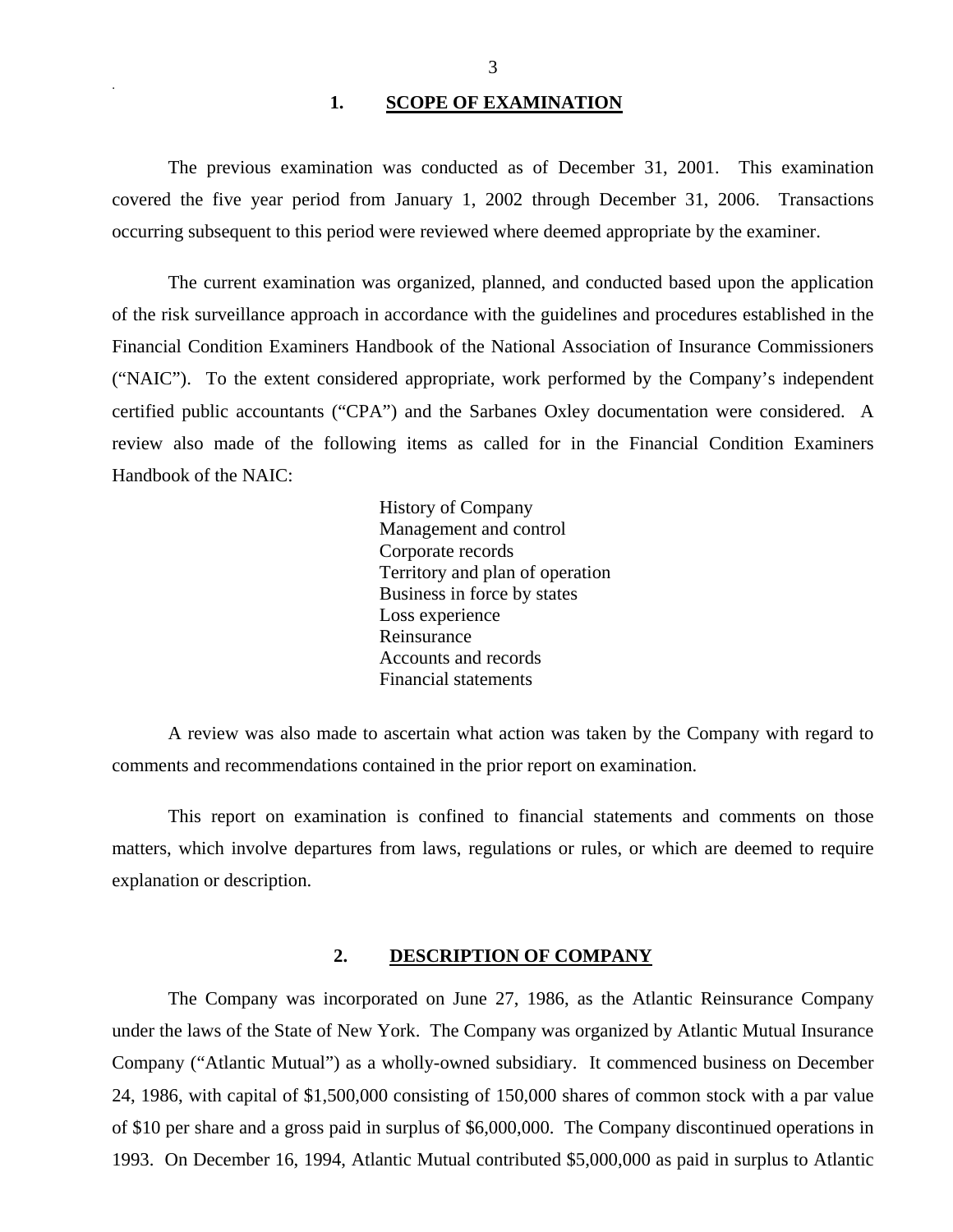<span id="page-5-0"></span>Reinsurance Company. Prior to 1994, the Company operated as a reinsurance company. On February 14, 1995, the Company changed its name to Atlantic Specialty Insurance Company and increased the par value of its capital stock from \$20 to \$60 per share, thereby increasing its capital to \$9,000,000.

On March 31, 2004, a subsidiary of the White Mountains Insurance Group, Ltd ("WMIG")., a Bermuda holding company, acquired the Company. As of December 31, 2006, the Company is wholly-owned by OneBeacon, and is majority owned by WMIG.

Capital paid in is \$9,000,000 consisting of 150,000 shares of \$60 par value per share common stock. Gross paid in and contributed surplus is \$36,784,053. Capital paid in and Gross paid in and contributed have not changed during the examination period.

In the year 2006, the Company declared and paid a dividend in the amount of \$4,900,000 to its sole shareholder.

#### A. Management

Pursuant to the Company's charter and by-laws, management of the Company is vested in a board of directors consisting of not less than thirteen nor more than nineteen members. The board met four times during each calendar year. At December 31, 2006, the board of directors was comprised of the following thirteen members:

| Name and Residence            | <b>Principal Business Affiliation</b> |
|-------------------------------|---------------------------------------|
| Alexander C. Archimedes       | Senior Vice President,                |
| Bridgewater, NJ               | <b>OneBeacon Insurance Company</b>    |
| Carey D. Benson               | Director,                             |
| Smithtown, NY                 | AutoOne Insurance Company             |
| Timothy F. Benson             | Director,                             |
| Loudonville, NY               | AutoOne Insurance Company             |
| Gary E. Black                 | Director,                             |
| Novato, CA                    | AutoOne Insurance Company             |
| <b>Andrew Coleman Carnase</b> | Senior Vice President,                |
| Norfolk, MA                   | <b>OneBeacon Insurance Company</b>    |
| <b>Mark Kevin Dorcus</b>      | Managing Director,                    |
| Guilford, CT                  | White Mountains Advisors, LLC         |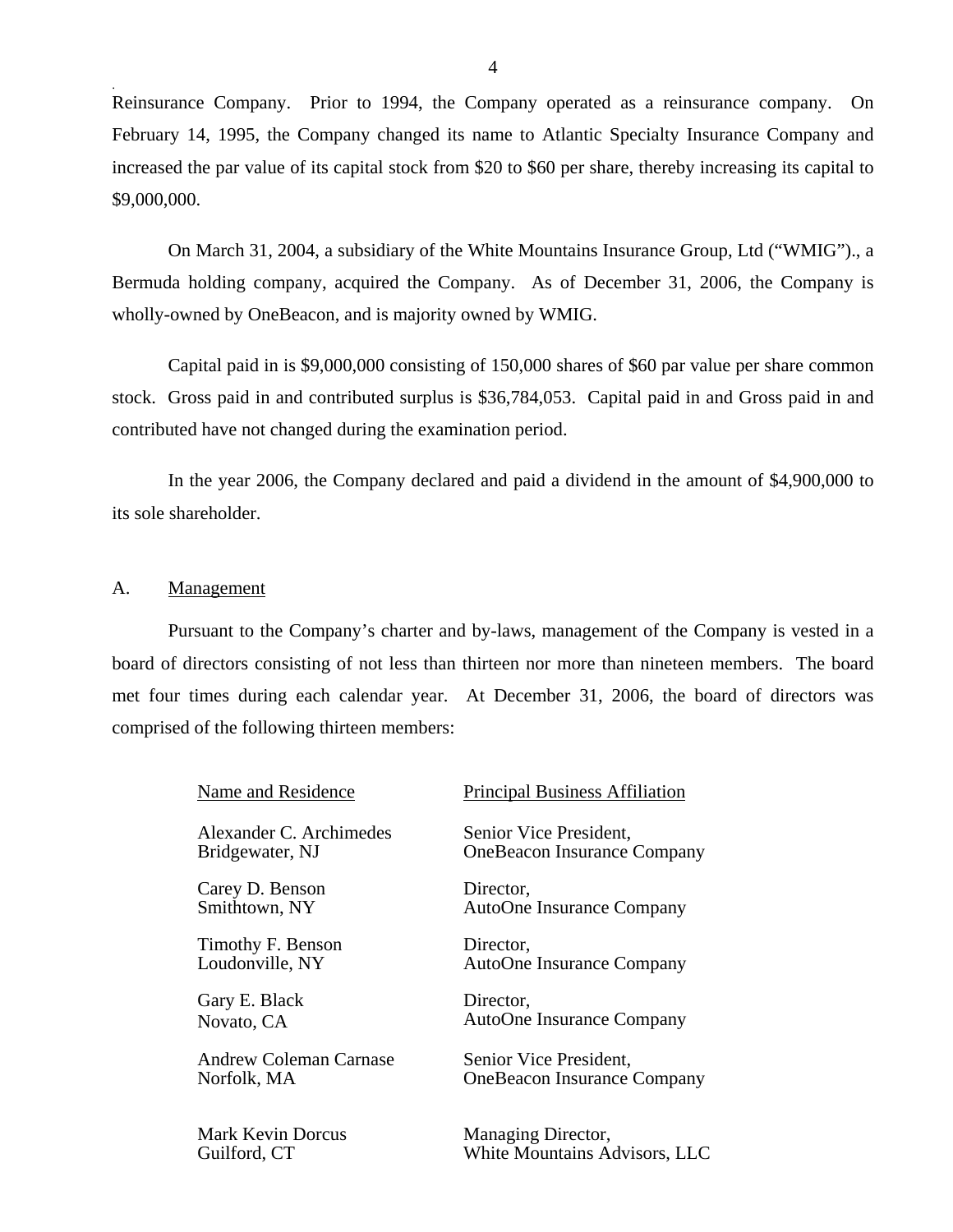| Thomas Lester Forsyth         | Senior Vice President & General Counsel,         |
|-------------------------------|--------------------------------------------------|
| Dover, MA                     | <b>OneBeacon Insurance Company</b>               |
| Rene Stephen Hernandez        | Director,                                        |
| Lynbrook, NY                  | AutoOne Insurance Company                        |
| Paul Harrington McDonough     | Senior Vice President & Chief Financial Officer, |
| Wellesley, MA                 | <b>OneBeacon Insurance Company</b>               |
| <b>Timothy Michael Miller</b> | President & Chief Executive Officer,             |
| Deephaven, MN                 | <b>OneBeacon Insurance Company</b>               |
| Brian David Poole             | Senior Vice President & Chief Actuary,           |
| Wrentham, MA                  | <b>OneBeacon Insurance Company</b>               |
| <b>Thomas Norman Schmitt</b>  | Senior Vice President & Chief HR Officer,        |
| Duxbury, MA                   | <b>OneBeacon Insurance Company</b>               |
| Roger Milgram Singer          | Senior Vice President,                           |
| Durango, CO                   | <b>OneBeacon Insurance Company</b>               |

A review of the minutes of the board of directors' meetings held during the examination period indicated that the meetings were generally well attended and each board member had an acceptable record of attendance.

As of December 31, 2006, the principal officers of the Company were as follows:

Name Title

Andrew Coleman Carnase Dennis Robert Smith Frederick James Turcotte Brian David Poole Ann Marie Andrews

President **Secretary** Treasurer and Director of Tax Senior Vice President and Chief Actuary Controller

## B. Territory and Plan of Operation

As of December 31, 2006, the Company was licensed to write business in all fifty states and the District of Columbia.

As of the examination date, the Company was authorized to transact the kinds of insurance as defined in the following numbered paragraphs of Section 1113(a) of the New York Insurance Law:

Name and Residence Principal Business Affiliation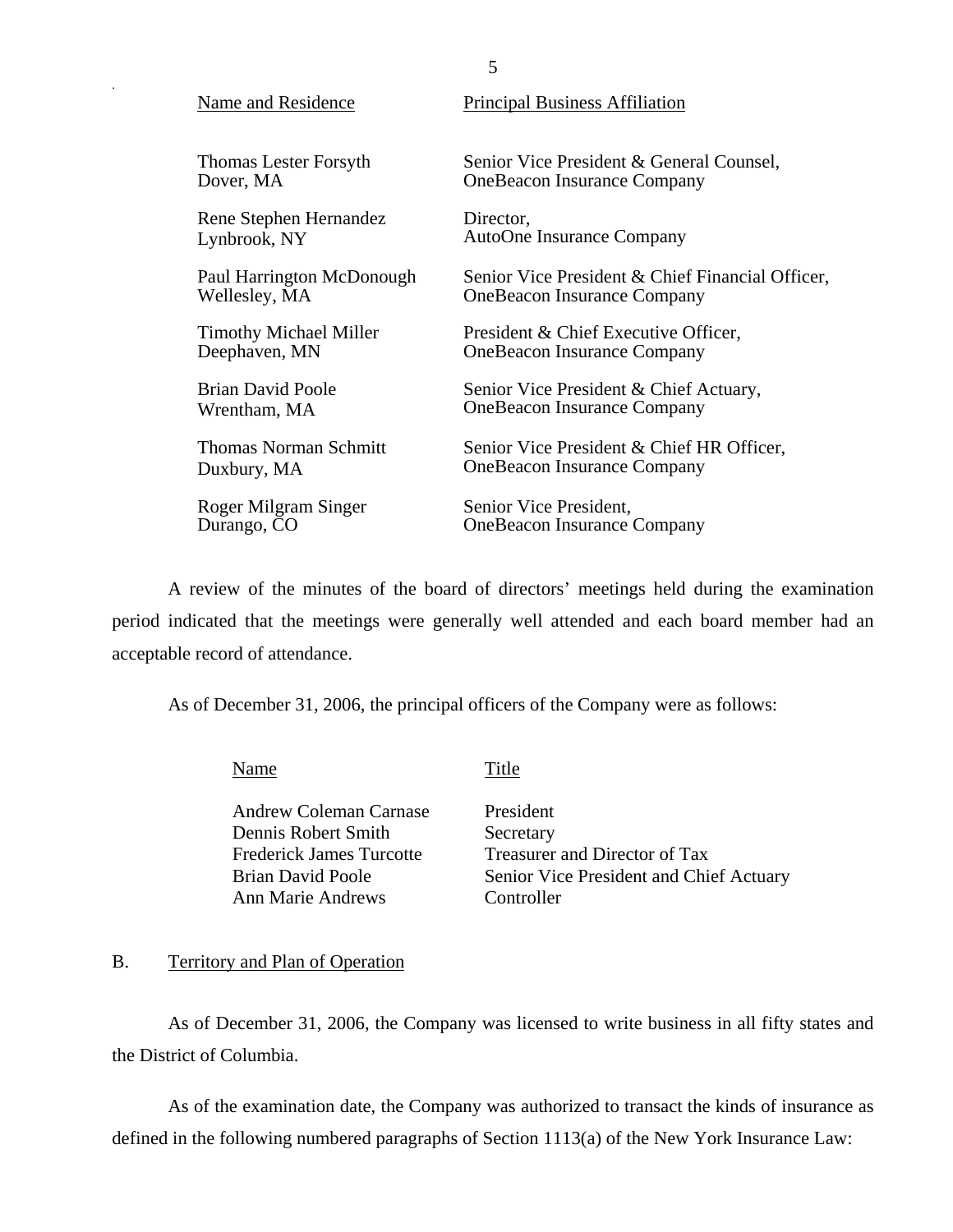| <u>Paragraph</u> | <b>Line of Business</b>                        |
|------------------|------------------------------------------------|
| 3                | Accident & health                              |
| $\overline{4}$   | Fire                                           |
| 5                | Miscellaneous property                         |
| 6                | Water damage                                   |
| $\overline{7}$   | Burglary and theft                             |
| 8                | <b>Glass</b>                                   |
| 9                | Boiler and machinery                           |
| 10               | Elevator                                       |
| 11               | Animal                                         |
| 12               | Collision                                      |
| 13               | Personal injury liability                      |
| 14               | Property damage liability                      |
| 15               | Workers' compensation and employers' liability |
| 16               | Fidelity and surety                            |
| 17               | Credit                                         |
| 19               | Motor vehicle and aircraft physical damage.    |
| 20               | Marine and inland marine                       |
| 21               | Marine protection and indemnity                |
| 26               | Gap                                            |
| 27               | Prize indemnification                          |
| 28               | Service Contract reimbursement                 |
| 29               | Legal services                                 |

Based on the lines of business for which the Company is licensed and the Company's current capital structure, and pursuant to the requirements of Articles 13 and 41 of the New York Insurance Law, the Company is required to maintain a minimum surplus to policyholders in the amount of \$35,000,000.

The following schedule shows the direct premiums written by the Company both in total and in New York for the period under examination:

|      |                              |                            | Premiums Written in New York State as a |
|------|------------------------------|----------------------------|-----------------------------------------|
|      | Calendar Year New York State | <b>Total United States</b> | percentage of United States Premium     |
| 2002 | \$10,565,339                 | \$15,685,562               | 67.36%                                  |
| 2003 | \$17,946,598                 | \$23,602,456               | 76.04%                                  |
| 2004 | \$57,050,493                 | \$239,600,549              | 23.81%                                  |
| 2005 | \$69,601,599                 | \$286,627,627              | 24.28%                                  |
| 2006 | \$74,017,576                 | \$194,627,072              | 38.03%                                  |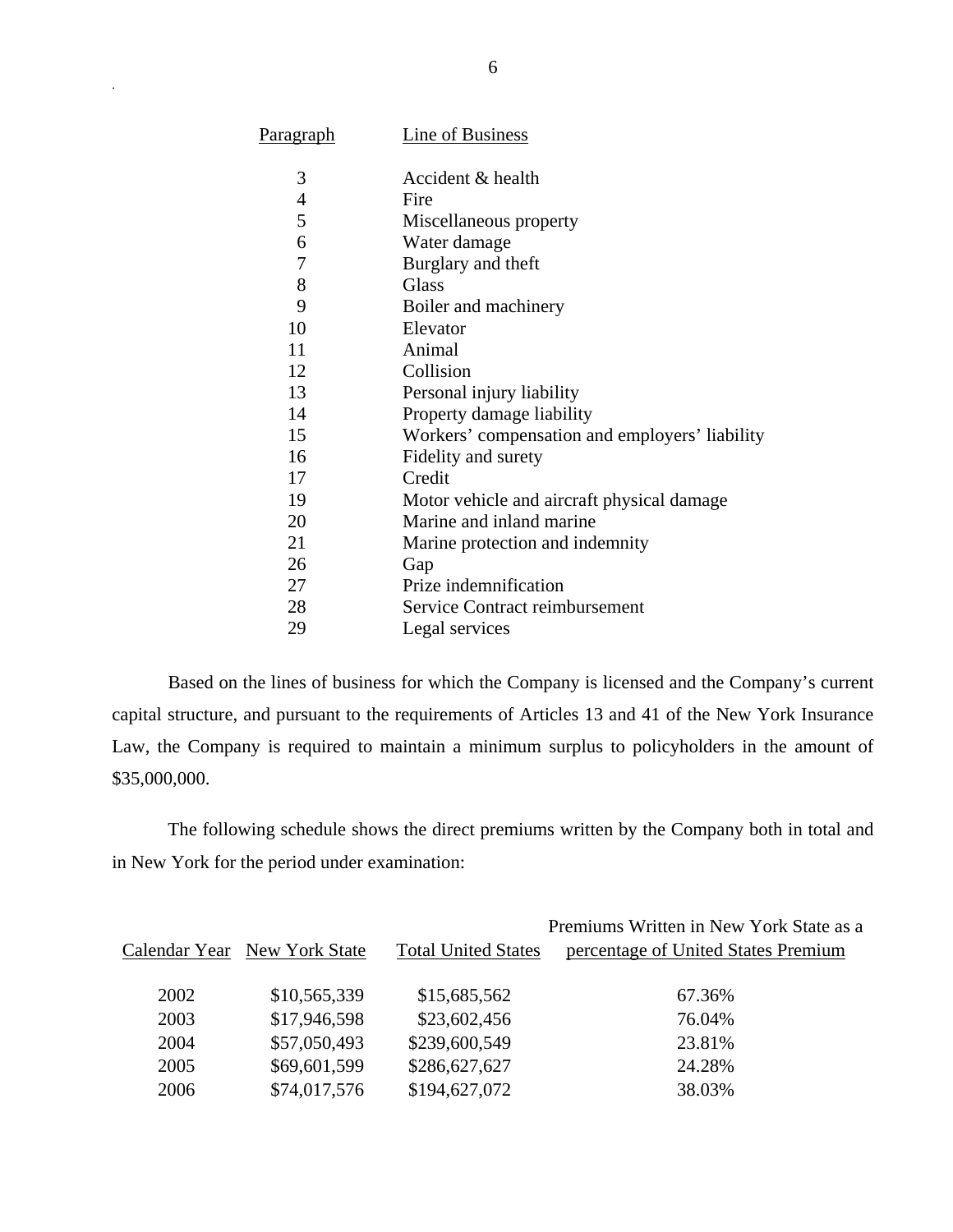## <span id="page-8-0"></span>C. Reinsurance

#### Intercompany Reinsurance and Pooling Agreement

The Company operates under an intercompany pooling agreement with eight of its affiliates (collectively called "pool participants"). The current agreement was amended and restated effective January 1, 2001 and amended twice effective January 1, 2004. Under the pooling agreement, each of the pool participant cedes 100% of its direct business to OneBeacon. OneBeacon is the lead company in the pool and after recording all assumed reinsurance from affiliates and third parties and ceded reinsurance to third parties, the remaining net underwriting activity is retroceded to each pool participant in accordance with each participant's pooling percentage as follows:

|                                                   | <b>NAIC</b> |        | Effective January 1, |
|---------------------------------------------------|-------------|--------|----------------------|
| <b>Company</b>                                    | Code        | 2006   | 2001                 |
| OneBeacon Insurance Company (PA)                  | 21970       | 54.0%  | 54.0%                |
| OneBeacon America Insurance Company (MA) *        | 20621       | 16.4   | 14.3                 |
| Homeland Insurance Company of New York (NY) *     | 34452       | 10.0   | 6.5                  |
| Pennsylvania General Insurance Company (PA) **    | 21962       | 10.0   | 4.5                  |
| Northern Assurance Company of America, The (MA) * | 38369       | 5.0    | 5.0                  |
| AutoOne Select Insurance Company (NY) *           | 34479       | 1.5    | 1.5                  |
| Employers' Fire Insurance Company, The (MA) *     | 20648       | 1.5    | 1.5                  |
| AutoOne Insurance Company (NY) *                  | 34460       | 1.0    | 0.6                  |
| Atlantic Specialty Insurance Company, (NY) *      | 27154       | 0.6    | N/A                  |
| American Central Insurance Company (MO) **        | 37915       |        | 0.1                  |
| American Employers' Insurance Company (MA) **     | 20613       |        | 4.2                  |
| Camden Fire Insurance Company (NJ) **             | 21946       |        | 7.0                  |
| OneBeacon Midwest Insurance Company (WI) *        | 42650       |        | 0.3                  |
| Potomac Insurance Company of Illinois (IL) ***    | 40134       |        | 0.5                  |
|                                                   |             | 100.0% | 100.0%               |

\* – Subsidiary of OneBeacon Insurance Company

\*\* – Affiliate of OneBeacon Insurance Company

\*\*\*- Sold November 23, 2004

Under the terms of the pooling agreement, each pool participant authorizes OneBeacon to perform various services on behalf of the pool participants including policy development, marketing, underwriting, policy administration, loss settlement, personnel, purchasing, accounting, data processing and facilities management. The joint expenses attributable to these services are allocated among the participants in accordance with their participation percentages. Net settlements of all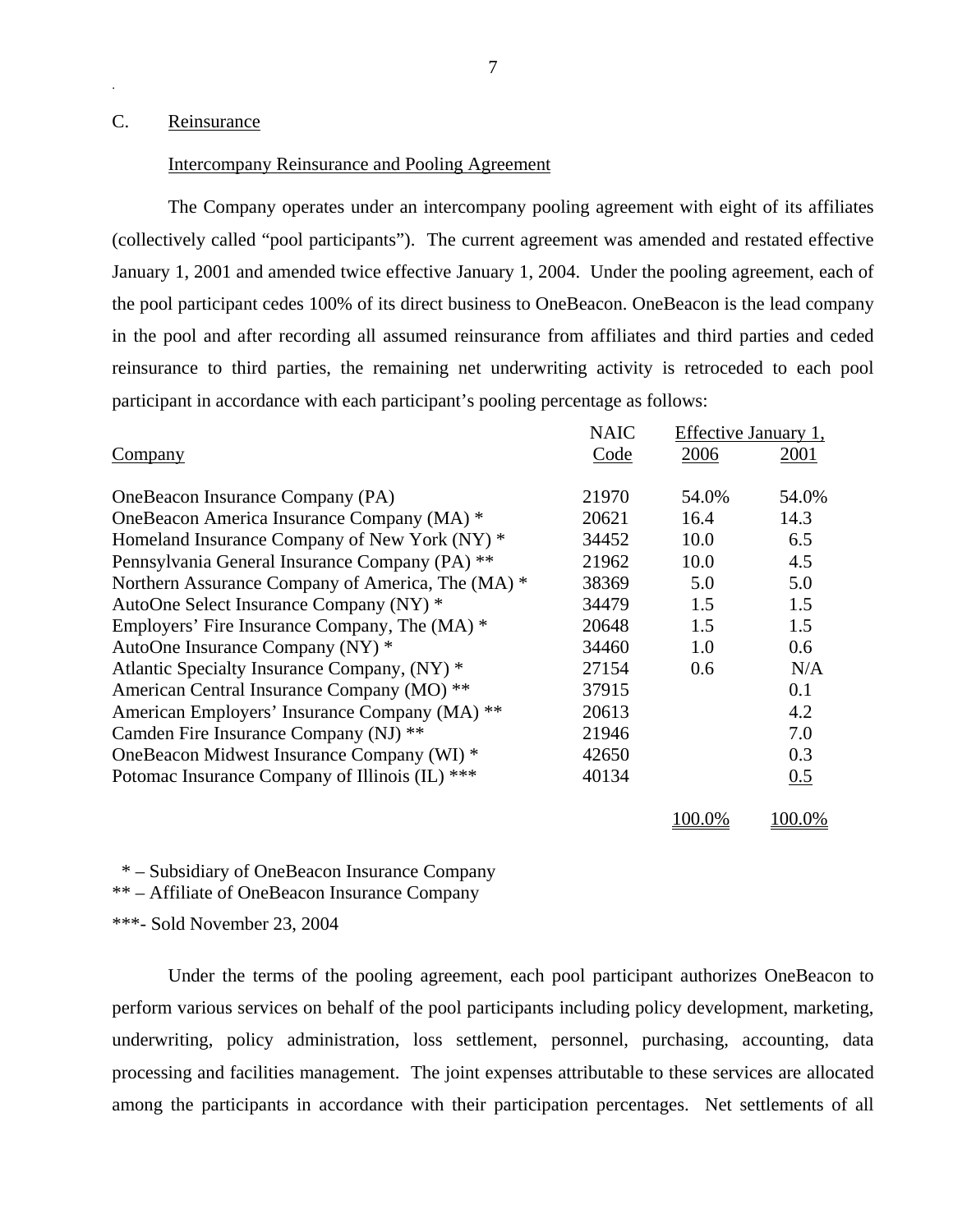<span id="page-9-0"></span>amounts under the pooling agreement are made quarterly. The Company has no employees or facilities.

The pool participants also authorize OneBeacon to effect and be responsible for all reinsurance with third parties on contracts and insurance policies issued by the participants. As a result, all third party reinsurance of the pool is recorded in OneBeacon, and only the intercompany pooling agreement reinsurance is recorded by the other pool participants.

Schedule F of the filed annual statements showed reinsurance ceded only to OneBeacon and reinsurance assumed from OneBeacon. The amounts were reported net of reinsurance ceded for the benefit of the entire pool. Therefore, the Schedule F data contained in the Company filed annual statements for the years within the examination period appeared to accurately reflect the reported reinsurance transactions.

## D. Holding Company System

The Company is a controlled insurer pursuant to the provisions of Section 1501 of the New York Insurance Law. The Company's ultimate holding company is WMIG.

At December 31, 2006, 100% of the outstanding shares of the Company were owned by OneBeacon, a Pennsylvania corporation, which is ultimately controlled by WMIG. During the third quarter of 2006, WMIG organized OneBeacon Insurance Group, Ltd. for the purpose of holding its property and casualty business within the OneBeacon Insurance Group LLC organization. During the fourth quarter of 2006, WMIG sold 27.6 million or 27.6% of OneBeacon Insurance Group Ltd.'s common shares in an initial public offering. Prior to the initial public offering, OneBeacon Insurance Group Ltd. and its subsidiaries collectively, was a wholly-owned subsidiary of WMIG. WMIG's principal subsidiaries are insurance companies that write property, casualty, accident and health insurance worldwide. The majority of WMIG's business is property and casualty insurance written in the United States, Canada and the United Kingdom.

A review of the holding company registration Statements filed with this Department indicated that such filings were complete and were filed in a timely manner pursuant to Article 15 of the New York Insurance Law and Department Regulation 52.

The following is a chart of the holding company system at December 31, 2006: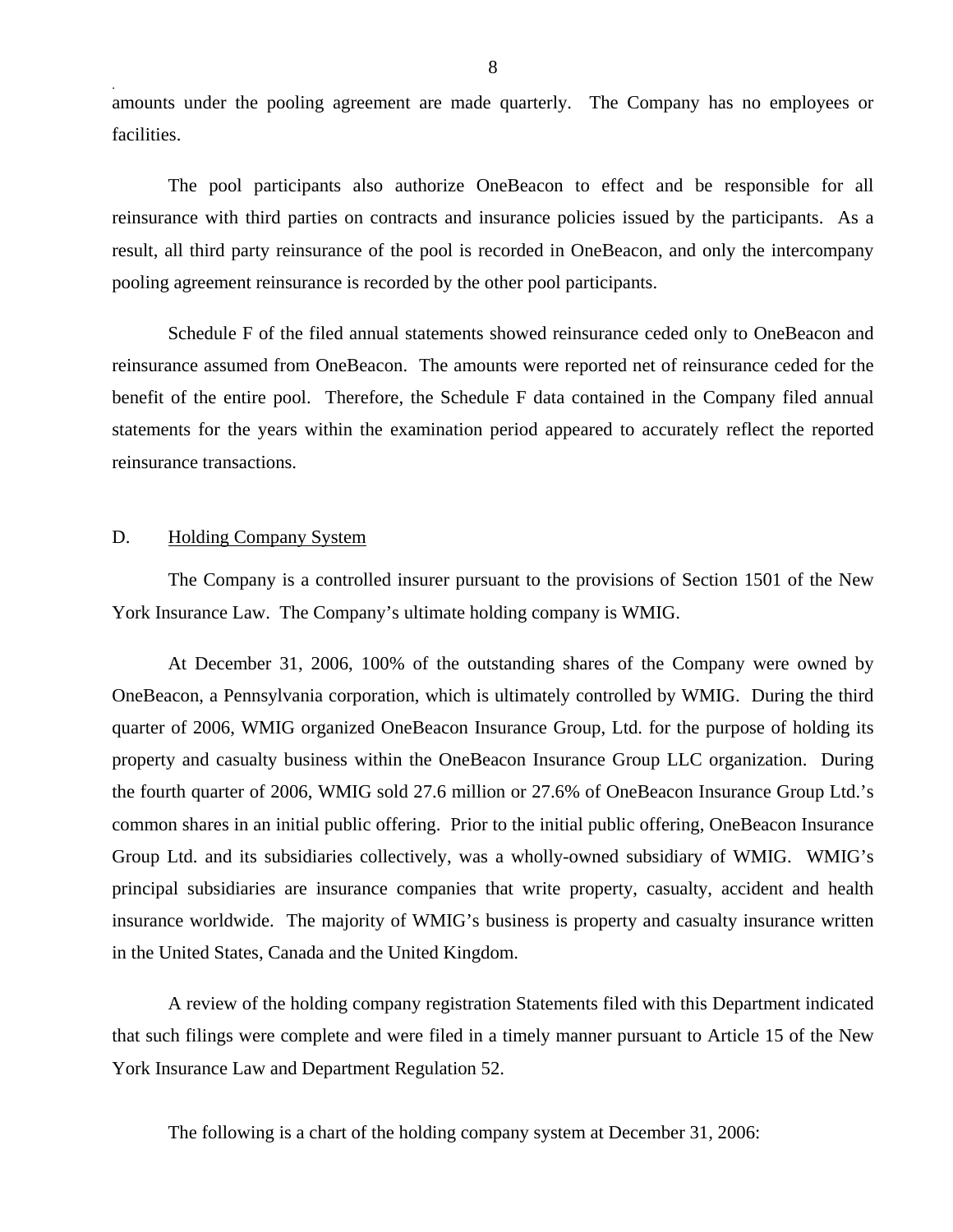



Note: At December 31, 2006, WMIG owned 72.4% of the outstanding common stock of OneBeacon Insurance Group, Ltd.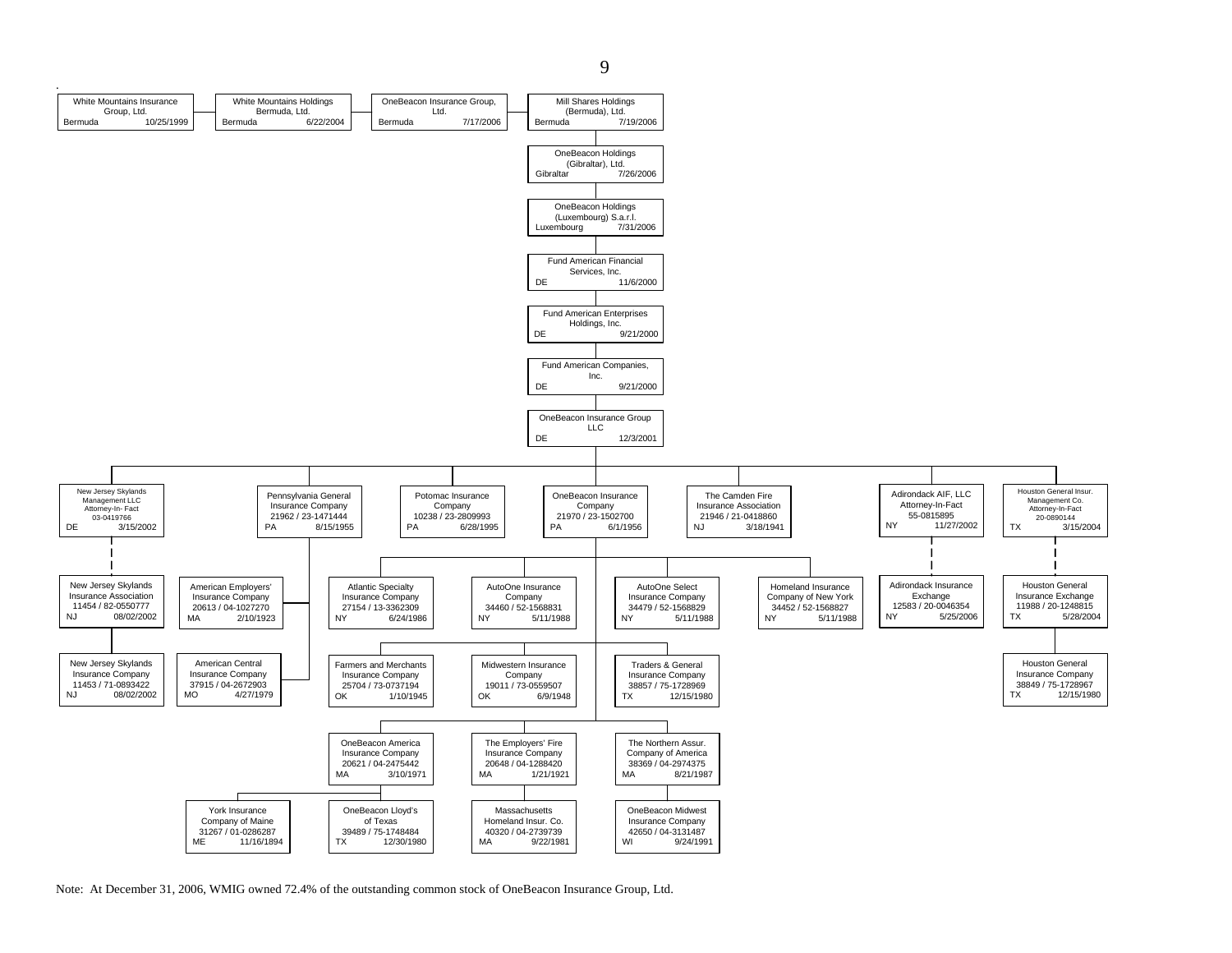At December 31, 2006, the Company was party to the following agreements with other members of its holding company system:

#### (1) Inter-company Investment Management Agreement

.

Effective April 1, 2004, the Company is a party to an existing investment management agreement with White Mountain Advisors ("WMA"), LLC, formerly known as OneBeacon Asset Management, Inc., an affiliated investment advisor. Pursuant to the agreement, WMA provides investment research and advice, including the execution of orders for the purchase and sale of securities. The agreement provides for a manager's compensation to be based upon a graduated level of total assets managed, with the amount of the fee decreasing as the amount of assets increases. The agreement was filed with the Department on May 30, 2002.

On November 14, 2006, the Company replaced the above agreement with a similar investment management agreement which stipulates for WMA to provide investment research and advice, including the execution of orders for the purchase and sale of securities in accordance with Company's investment guidelines. In addition, WMA provides treasury management services which include, without limitation, (i) executing investment transactions to support short-term treasury cash requirement, (ii) settling intercompany and dividend treasury transactions with cash and securities, (iii) settling quarterly tax liability payments from the investment account, (iv) providing preliminary valuation for securities supporting treasury transactions, (v) assisting the Company in evaluating securities lending programs administered by Company's custodian and (vi) collaborating with the Company to provide treasury transactions support to Company's custodians. This agreement was filed with the Department on November 6, 2006 pursuant to Section 1505(d)(3) of the New York Insurance Law.

## (2) Intercompany Tax Allocation Agreement

Effective December 31, 2004, the Company became a party to a federal income tax sharing agreement with Fund American Enterprise Holdings, Inc. and its subsidiaries, which form a consolidated group. This tax allocation agreement, provides that in any year or part thereof that the parties file consolidated federal income tax returns, a computation shall be made on or before the date provided by law for the payment of any federal income tax or estimated tax of the amount of income taxes or estimated tax refund to which each party would have to make or to which such party would be entitled if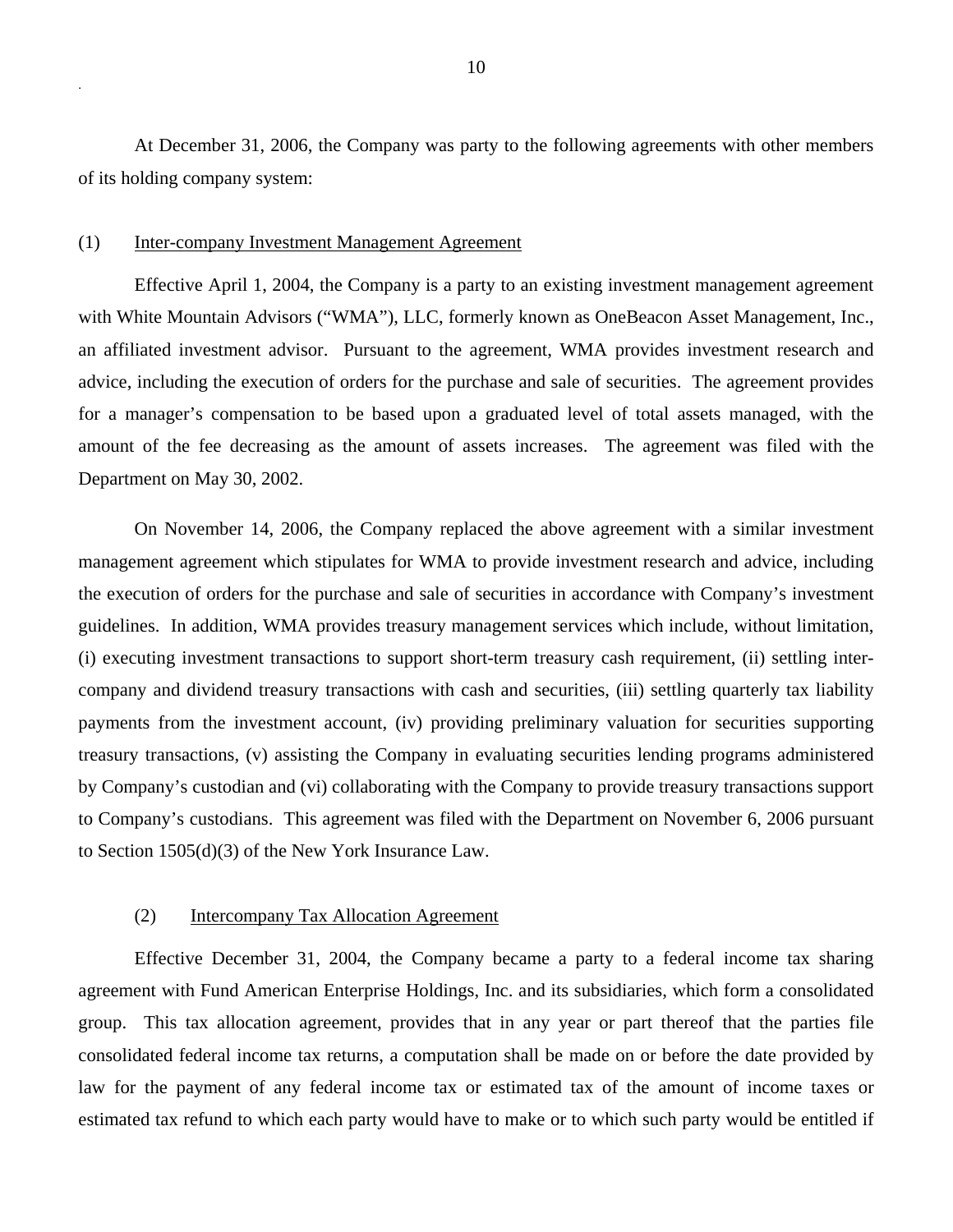it filed at that time a return declaration or refund claims as a separate corporation and had not at the time been a member of the consolidated group. This agreement was filed with this Department on August 14, 2001.

#### E. Significant Operating Ratios

The following ratios have been computed as of December 31, 2006, based upon the results of this examination:

| Net premiums written to surplus as regards policyholders                               | 24% |
|----------------------------------------------------------------------------------------|-----|
| Liabilities to liquid assets (cash and invested assets less investments in affiliates) | 28% |
| Premiums in course of collection to surplus as regards policyholders                   | 3%  |

All of the above ratios fall within the benchmark ranges set forth in the Insurance Regulatory Information System of the National Association of Insurance Commissioners.

The underwriting ratios presented below are on an earned/incurred basis and encompass the fiveyear period covered by this examination:

|                                              | Amounts      | Ratios  |
|----------------------------------------------|--------------|---------|
| Losses and loss adjustment expenses incurred | \$44,712,716 | 73.47%  |
| Other underwriting expenses incurred         | 22,821,213   | 37.50   |
| Net underwriting loss                        | (6,676,080)  | (10.97) |
| Premiums earned                              | \$60,857,849 | 100.00% |

## F. Accounts and Records

i. CPA Contracts

The Company's contracts with its CPA firm were missing, in whole or in part, the following required clauses of Department Regulation 118, part 89.2:

"(a) on or before May 31st, the CPA shall provide an audited financial statement of such insurer and of any subsidiary required by section 307(b)(1) of the Insurance Law together with an opinion on the financial statements of such insurer and any such subsidiary for the prior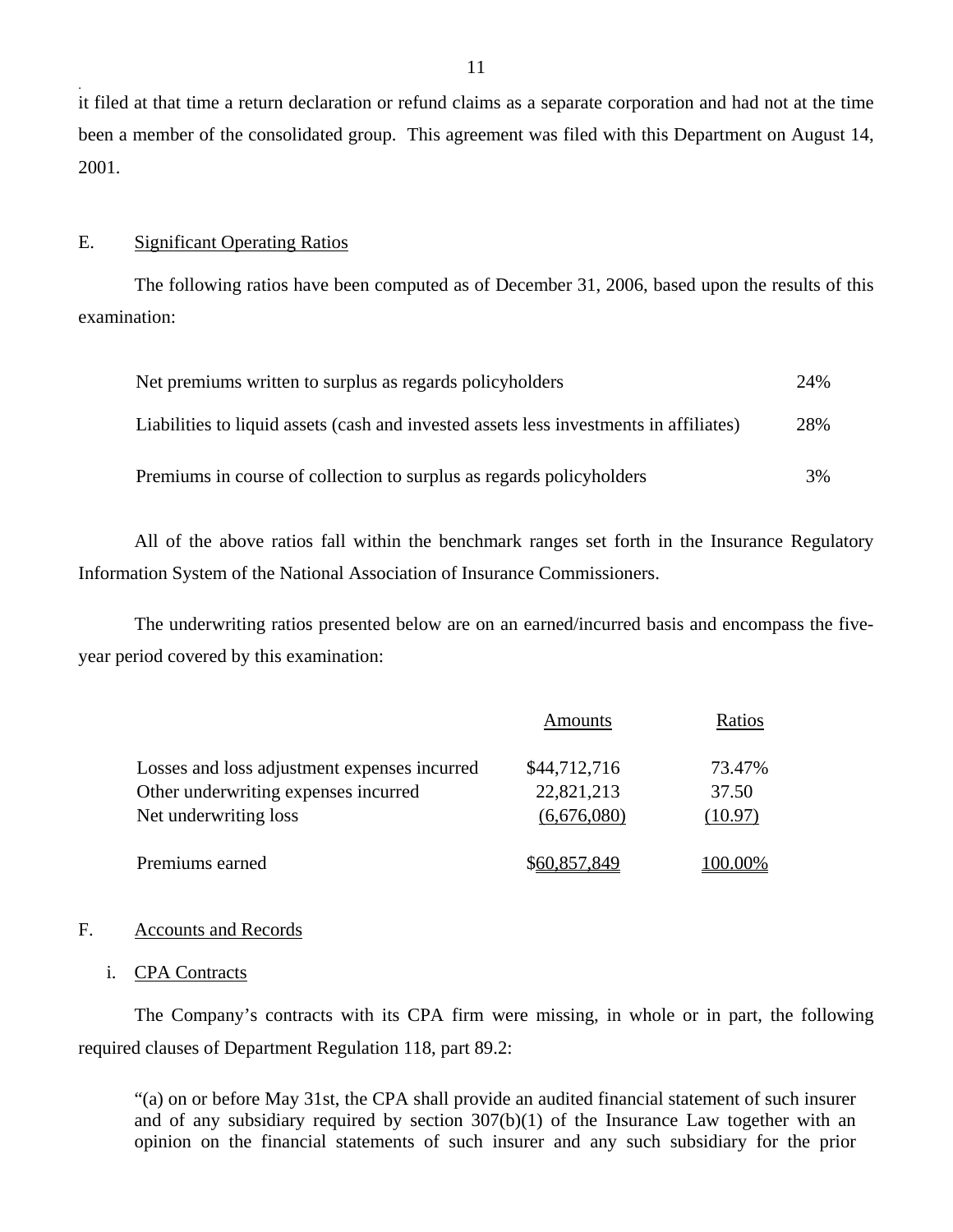calendar year and an evaluation of the insurer's and any such subsidiary's accounting procedures and internal control systems as are necessary to the furnishing of the opinion;

(b) any determination by the CPA that the insurer has materially misstated its financial condition as reported to the superintendent or that the insurer does not meet minimum capital or surplus to policyholder requirements set forth in the Insurance Law shall be given by the CPA, in writing, to the superintendent within 15 calendar days following such determination; and

c) the workpapers and any communications between the CPA and the insurer relating to the audit of the insurer shall be made available for review by the superintendent at the offices of the insurer, at the Insurance Department or at any other reasonable place designated by the superintendent. The CPA must retain for review such workpapers and communications in accordance with the provisions of Part 243 of this Title (Regulation 152). More specifically, such workpapers and communications must be retained by the CPA for the period specified in sections 243.2(b)(7) and (c) of this Title. For the purposes of this subdivision, the workpapers and communications shall be deemed to have been created on the date the filing required by section 89.2(a) of this Part was submitted to the superintendent."

It is recommended that the Company ensure that the contracts with its CPA for all future audits, contain the provisions required by Department Regulation 118. It is noted that a similar recommendation was included in the prior report on examination.

#### ii. Agents' Balances and Premiums Receivable Over 90 Days Past Due

The Company did not calculate the non-admitted portion of the premiums receivable over 90 days past due in accordance with Section 1301(a)(11) of the New York Insurance Law and NAIC Accounting Practices and Procedures Manual, Statements of Statutory Accounting Principles ("SSAP") No. 6, paragraph 9**.** The Company wrote off uncollectible accounts through an allowance for doubtful accounts that nets the allowance against the premiums receivable balances. The Company did not record an additional non-admitted amount as long as the amount carried as an off-set exceeded the actual statutory overdue calculation. During 2006, the Company did not reconcile the Generally Accepted Accounting Principles ("GAAP") allowance with the Statutory Accounting Principles ("SAP") allowance to provide that the SAP allowance was properly reflecting the non-admitted portion. This caused an understatement of the OneBeacon Insurance Group's allowance/non-admitted asset portion of the overdue premiums receivable at December 31, 2006; however, the amount was deemed immaterial and no examination change is included in this report. The Company corrected this problem during 2007.

It is recommended that the Company ensure that the GAAP to SAP allowance reconciliation processes are instituted to provide assurance that the calculation is properly presented and recorded.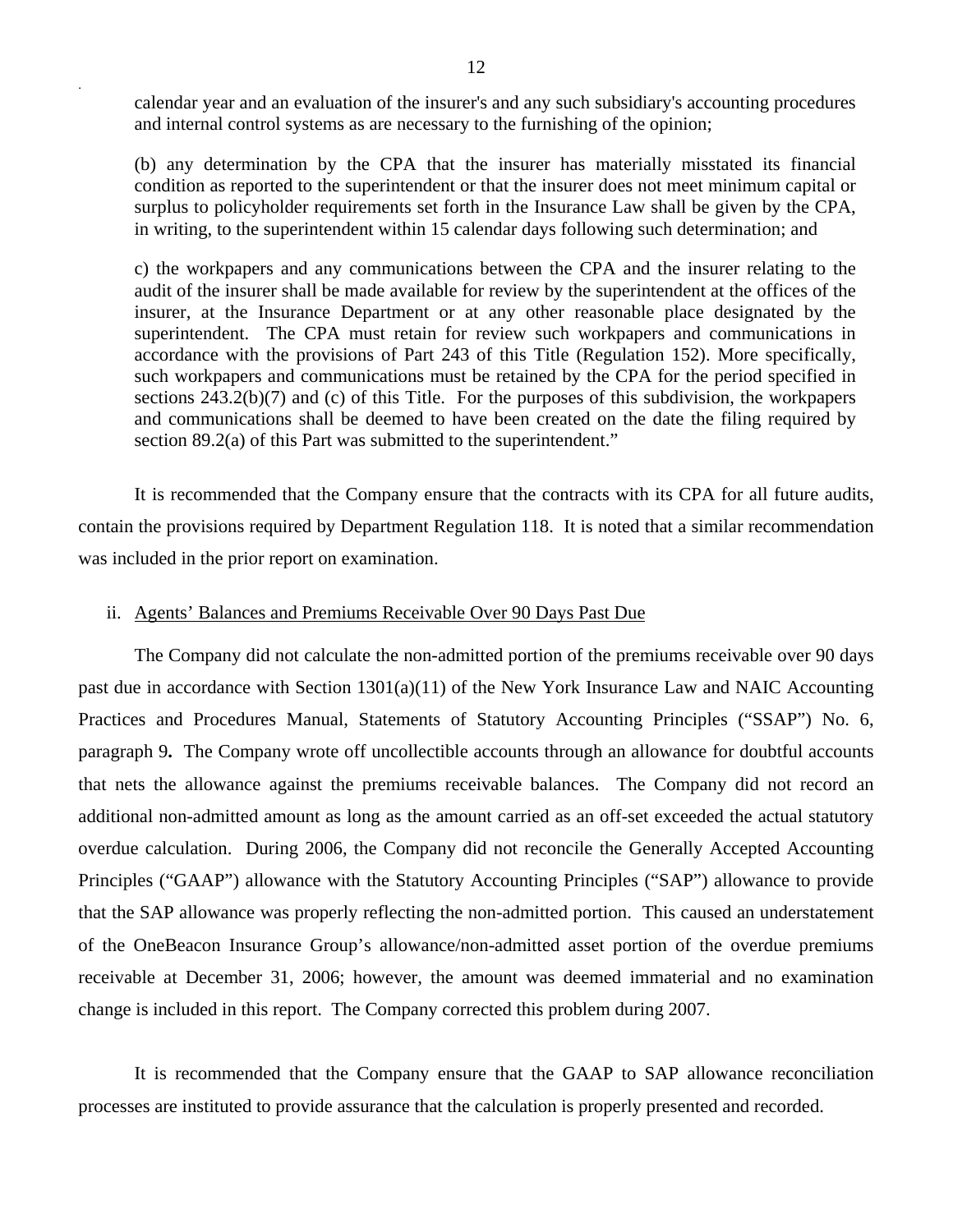## **3. FINANCIAL STATEMENTS**

## A Balance Sheet

The following shows the assets, liabilities and surplus as regards policyholders as of December 31, 2006 as determined by this examination and as reported by the Company:

| Assets                                                                |              | Assets Not     | Net Admitted |
|-----------------------------------------------------------------------|--------------|----------------|--------------|
|                                                                       | Assets       | Admitted       | Assets       |
| <b>Bonds</b>                                                          | \$58,531,592 | \$<br>$\theta$ | \$58,531,592 |
| Short-term investments                                                | 3,205,115    | $\theta$       | 3,205,115    |
| Receivable for securities                                             | 65,954       | $\Omega$       | 65,954       |
| Investment income due and accrued                                     | 498,734      | $\Omega$       | 498,734      |
| Uncollected premiums and agents' balances in the course of collection | 1,107,846    | $\Omega$       | 1,107,846    |
| Deferred premiums, agents' balances and installments booked but       |              |                |              |
| deferred and not yet due                                              | 1,774,051    | $\theta$       | 1,774,051    |
| Amounts recoverable from reinsurers                                   | 159,597      |                | 159,597      |
| Net deferred tax asset                                                | 1,318,192    | 505,602        | 812,590      |
| Guaranty funds receivable or on deposit                               |              |                | $\theta$     |
| Electronic data processing equipment and software                     | 246,736      | 209,242        | 37,494       |
| Furniture and equipment, including health care delivery assets        | 51,581       | 51,581         | $\theta$     |
| Receivables from parent, subsidiaries and affiliates                  | 416,184      | $\Omega$       | 416,184      |
| Sundry balances                                                       | 195,418      | 152,252        | 43,166       |
| Total assets                                                          | \$67,571,000 | \$918,677      | \$66,652,323 |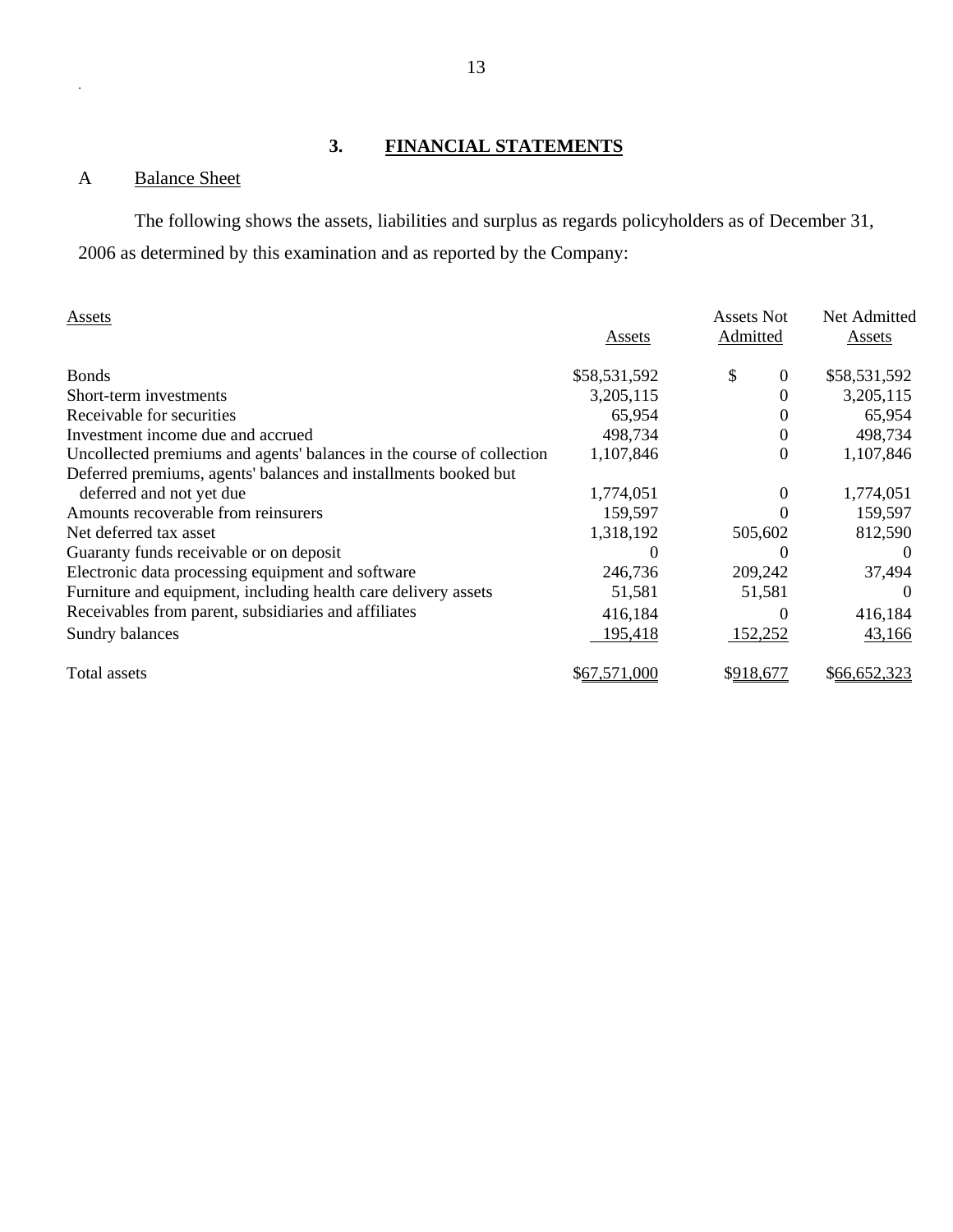Liabilities, Surplus and Other Funds

| Liabilities                                                           |             |              |
|-----------------------------------------------------------------------|-------------|--------------|
| Losses and Loss adjustment expenses                                   |             | \$12,083,375 |
| Reinsurance payable on paid losses and loss adjustment expenses       |             | 276,588      |
| Other expenses (excluding taxes, licenses and fees)                   |             | 52,770       |
| Taxes, licenses and fees (excluding federal and foreign income taxes) |             | 125,792      |
| Current federal and foreign income taxes                              |             | 388,000      |
| Unearned premiums                                                     |             | 5,164,420    |
| Advance premium                                                       |             | 34,130       |
| Ceded reinsurance premiums payable (net of ceding commissions)        |             | 167,971      |
| <b>NYAIP</b> liability                                                |             | 77,998       |
| Unearned L.A.D. Service fees                                          |             | 102,800      |
| Other liability                                                       |             | 21,922       |
| <b>Total liabilities</b>                                              |             | \$18,495,766 |
| Surplus and other funds                                               |             |              |
| Common capital stock                                                  | \$9,000,000 |              |
| Gross paid in and contributed surplus                                 | 36,784,053  |              |
| Unassigned funds (surplus)                                            | 2,372,504   |              |
| Surplus as regards policyholders                                      |             | 48,156,557   |
| Total liabilities, surplus and other funds                            |             | \$66,652,323 |

NOTE: The Internal Revenue Service has completed its audits of the Company's consolidated federal income tax returns through tax year 2002. All material adjustments made arising from said audits, are reflected in the financial statements included in this report. Audits covering tax years 2003 through 2004 are currently under examination. The Internal Revenue Service has not yet begun to audit tax returns covering tax years 2005 through 2006. The examiner is unaware of any potential exposure of the Company to any tax assessment and no liability has been established herein relative to such contingency.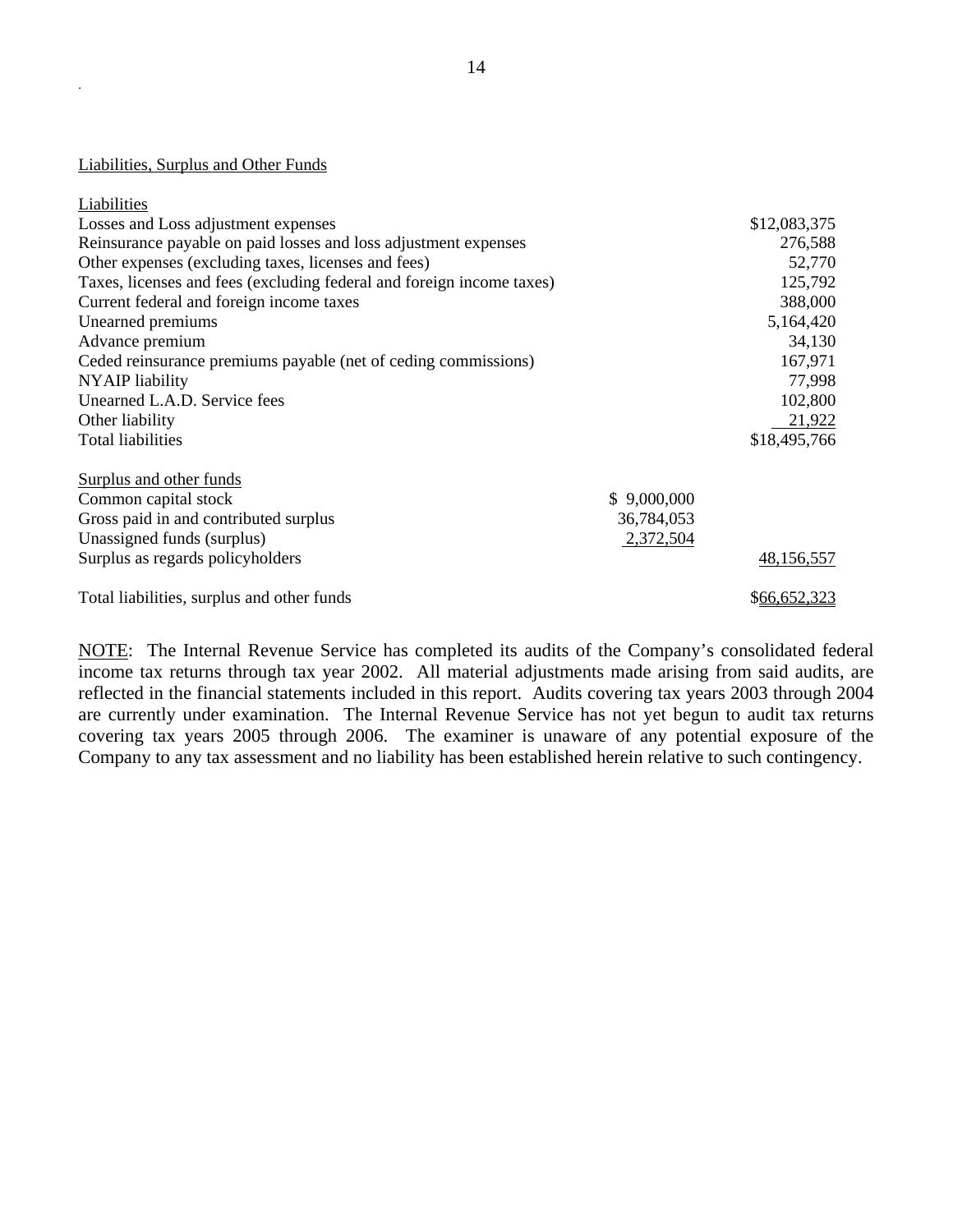## B. Underwriting and Investment Exhibit

Surplus as regards policyholders increased \$3,562,102 during the five-year examination period January 1, 2001 through December 31, 2006, detailed as follows:

| <b>Underwriting Income</b>                                                                                                                                              |                                                       |               |
|-------------------------------------------------------------------------------------------------------------------------------------------------------------------------|-------------------------------------------------------|---------------|
| Premiums earned                                                                                                                                                         |                                                       | \$60,857,849  |
| Deductions:<br>Losses incurred<br>Loss adjustment expenses incurred<br>Other underwriting expenses incurred<br>Aggregate write-ins for underwriting deductions          | \$33,012,286<br>11,700,430<br>23,689,219<br>(868,006) |               |
| Total underwriting deductions                                                                                                                                           |                                                       | 67,533,929    |
| Net underwriting gain or (loss)                                                                                                                                         |                                                       | \$(6,676,080) |
| <b>Investment Income</b>                                                                                                                                                |                                                       |               |
| Net investment income earned<br>Net realized capital gain                                                                                                               | \$13,175,953<br>3,871,954                             |               |
| Net investment gain or (loss)                                                                                                                                           |                                                       | 17,047,907    |
| Other Income                                                                                                                                                            |                                                       |               |
| Net gain or (loss) from agents' or premium balances charged off<br>Finance and service charges not included in premiums<br>Aggregate write-ins for miscellaneous income | $(\$35,542)$<br>328,731<br>1,738,003                  |               |
| Total other income                                                                                                                                                      |                                                       | 2,031,192     |
| Net income before dividends to policyholders and before federal<br>and foreign income taxes                                                                             |                                                       | \$12,403,019  |
| Dividends to policyholders                                                                                                                                              |                                                       | 394,937       |
| Net income after dividends to policyholders but before federal<br>and foreign income taxes                                                                              |                                                       | \$12,008,082  |
| Federal and foreign income taxes incurred                                                                                                                               |                                                       | 4,463,235     |
| Net income                                                                                                                                                              |                                                       | \$7,544,847   |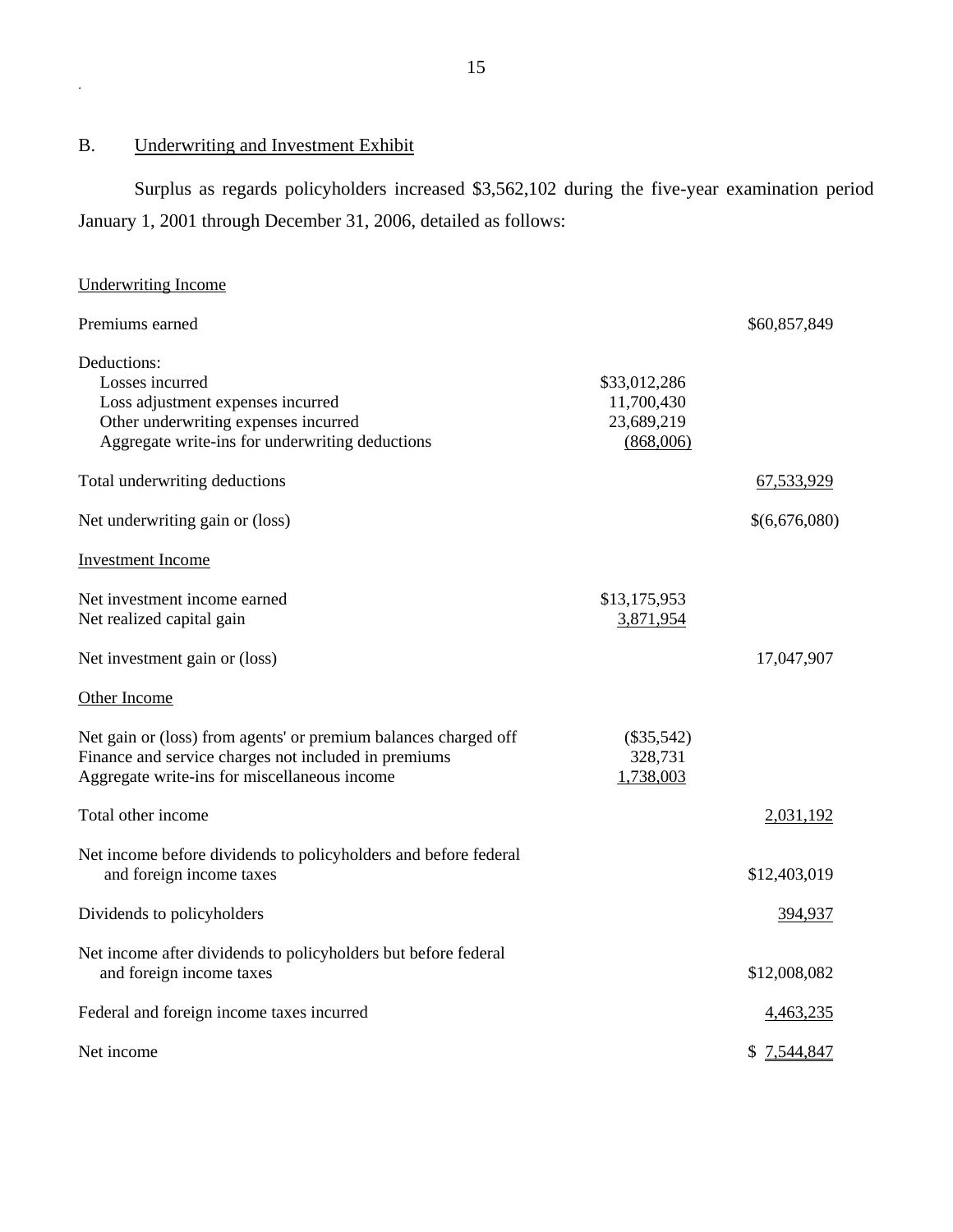| Surplus as regards policyholders per report on |              |
|------------------------------------------------|--------------|
| examination as of December 31, 2001            | \$44,594,455 |

|                                                        | Gains in<br><b>Surplus</b> | Losses in<br><b>Surplus</b> |              |
|--------------------------------------------------------|----------------------------|-----------------------------|--------------|
|                                                        |                            |                             |              |
| Net income                                             | \$7,544,847                |                             |              |
| Net unrealized capital gains or (losses)               | 113,085                    |                             |              |
| Change in net unrealized foreign exchange capital gain | 11,026                     |                             |              |
| Change in net deferred income tax                      |                            | 407,808<br>\$               |              |
| Change in nonadmitted assets                           |                            | 188,030                     |              |
| Change in provision for reinsurance                    | 210,529                    |                             |              |
| Cumulative effect of changes in accounting principles  | 1,634,000                  |                             |              |
| Dividends to stockholders                              |                            | 4,900,000                   |              |
| Change in treasury stock                               |                            |                             |              |
| Aggregate write-ins for gains and losses in surplus    |                            | 455,547                     |              |
| Total gains and losses                                 | \$9,513,487                | \$5,951,385                 |              |
| Net increase (decrease) in surplus                     |                            |                             | \$3,562,102  |
| Surplus as regards policyholders per report on         |                            |                             |              |
| examination as of December 31, 2006                    |                            |                             | \$48,156,557 |

#### **4. LOSSES AND LOSS ADJUSTMENT EXPENSES**

The examination liability for the captioned items of \$12,083,375 is the same as reported by the Company as of December 31, 2006. The examination analysis was conducted in accordance with generally accepted actuarial principles and practices and was based on statistical information contained in the Companies internal records and in its filed annual statements.

## **5. MARKET CONDUCT ACTIVITIES**

In the course of this examination, a review was made of the manner in which the Company conducts its business and fulfills its contractual obligations to policyholders and claimants. The review was general in nature and is not to be construed to encompass the more precise scope of a market conduct investigation, which is the responsibility of the Market Conduct Unit of the Property Bureau of this Department.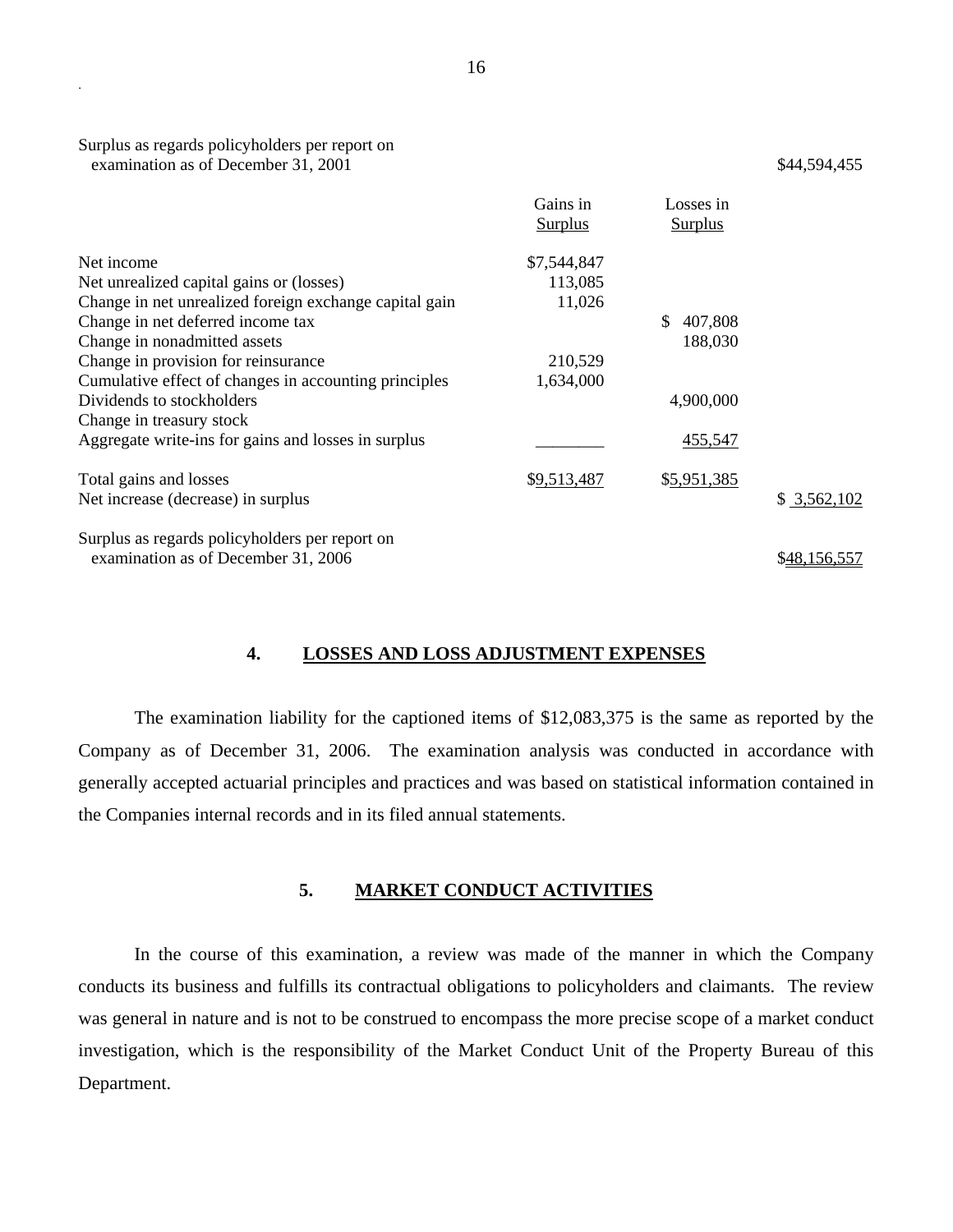The general review was directed at practices of the Company regarding "Treatment of Policyholders" which consisted of a review of the Company's complaint handling practices and claim payment practices. During the course of our review, no problem areas were encountered.

## **6. COMPLIANCE WITH PRIOR REPORT ON EXAMINATION**

The prior report on examination contained one recommendation as follows (page numbers refer to the prior report):

## ITEM PAGE NO.

## A. Accounts and Records

It is recommended that the Company regularly adjust its unallocated accounts so that each general ledger account displays its actual outstanding amount at year-end. The Company has complied with this recommendation. 12

## **7. SUMMARY OF COMMENTS AND RECOMMENDATIONS**

## ITEM PAGE NO.

## A. Accounts and Records

i. CPA Contract

It is recommended that the Company ensure that the contracts with its CPA for all future audits, contain the provisions required by Department Regulation 118. 12

ii. Agents' Balances and Premiums Receivable Over 90 Days Past Due

It is recommended that the Company ensure that the GAAP to SAP allowance reconciliation processes are instituted to provide assurance that the calculation is properly presented and recorded. 12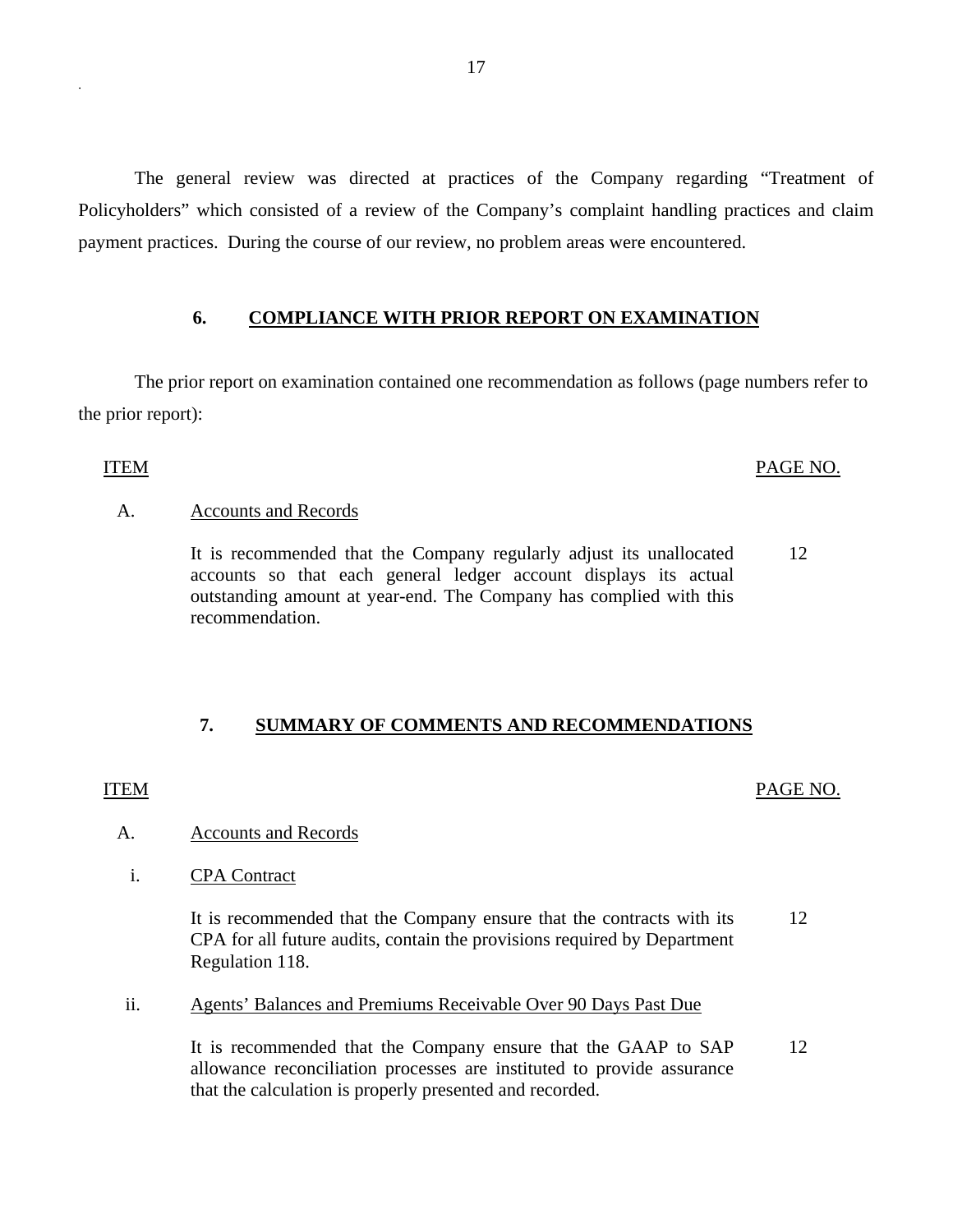Respectfully submitted,

 Adebola Awofeso, Senior Insurance Examiner

## STATE OF NEW YORK ) )SS:  $\mathcal{L}$ COUNTY OF NEW YORK )

ADEBOLA AWOFESO, being duly sworn, deposes and says that the foregoing report, subscribed by him, is true to the best of his knowledge and belief.

Adebola Awofeso,

Subscribed and sworn to before me

this  $\_\_$  day of  $\_\_\_$ , 2008.